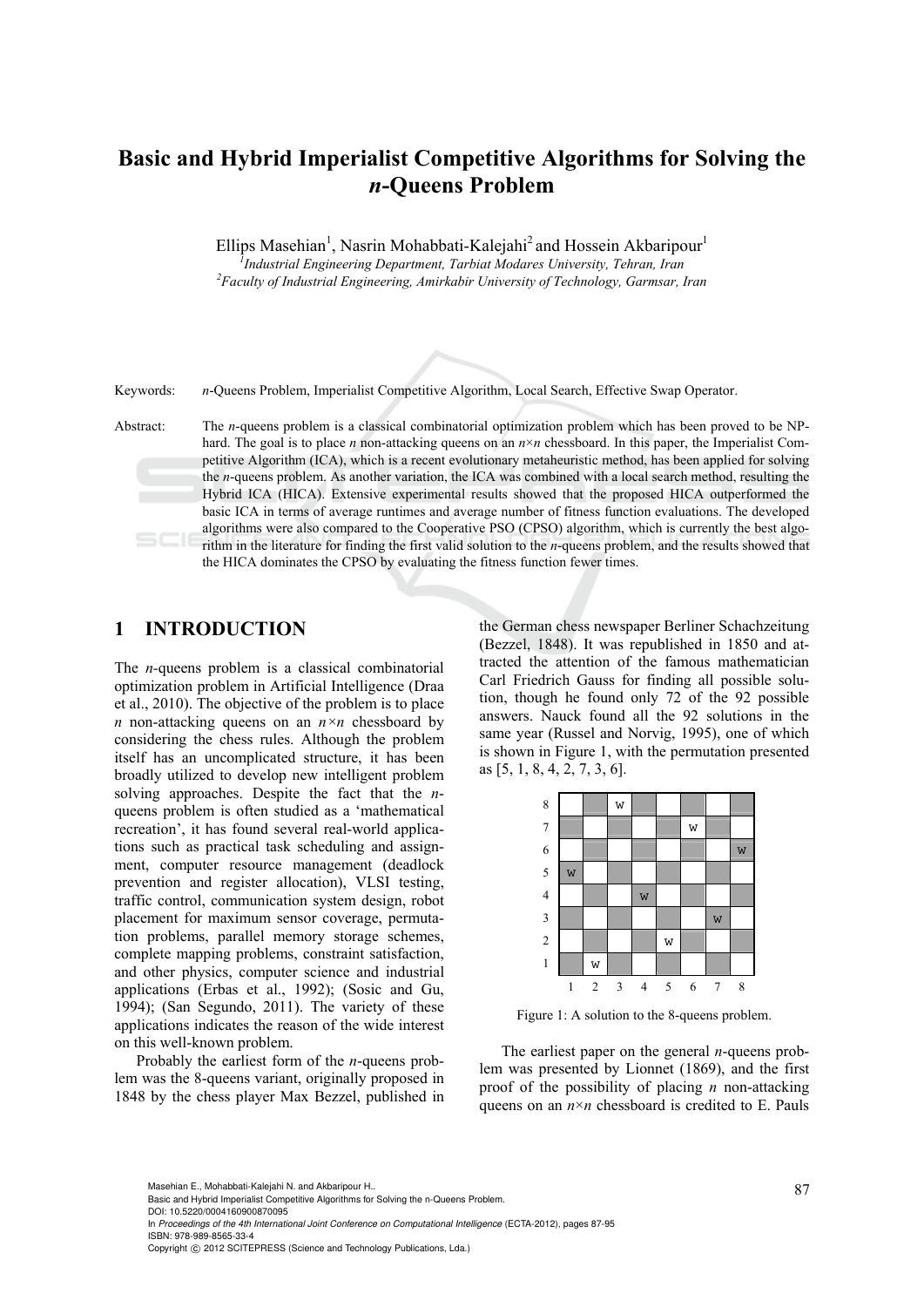(1874). A thorough review on the problem and its applications is presented in (Bell and Stevens, 2009). The *n*-queens problem belongs to the class of Constraint Satisfaction Problems (CSP), and is known as an NP-hard problem (Jagota, 1993). A solution for the 200-queens problem is illustrated in Figure 2.

| 36  | 43  | 170            | 24  | 95  | 140            | 81  | 166 | 146 | 119 |
|-----|-----|----------------|-----|-----|----------------|-----|-----|-----|-----|
| 84  | 107 | 68             | 154 | 111 | 129            | 46  | 106 | 191 | 121 |
| 133 | 171 | 20             | 88  | 199 | 176            | 50  | 26  | 87  | 178 |
| 100 | 149 | 49             | 109 | 16  | 159            | 33  | 165 | 136 | 143 |
| 31  | 44  | 37             | 168 | 45  | 90             | 115 | 74  | 56  | 61  |
| 114 | 71  | 22             | 3   | 193 | 116            | 162 | 130 | 6   | 98  |
| 78  | 161 | 96             | 63  | 52  | 192            | 188 | 147 | 183 | 180 |
| 200 | 174 | 97             | 17  | 131 | 103            | 113 | 62  | 29  | 142 |
| 157 | 12  | $\overline{4}$ | 155 | 189 | 66             | 60  | 8   | 138 | 190 |
| 13  | 58  | 41             | 153 | 145 | 7              | 51  | 144 | 34  | 105 |
| 148 | 196 | 118            | 67  | 91  | 83             | 21  | 169 | 134 | 25  |
| 195 | 48  | 40             | 179 | 15  | 156            | 197 | 82  | 32  | 172 |
| 163 | 10  | 19             | 167 | 69  | 11             | 101 | 194 | 89  | 187 |
| 70  | 35  | 30             | 75  | 141 | $\overline{c}$ | 128 | 151 | 94  | 77  |
| 186 | 160 | $\mathbf{1}$   | 112 | 198 | 117            | 123 | 38  | 27  | 14  |
| 5   | 47  | 39             | 184 | 23  | 139            | 158 | 76  | 110 | 9   |
| 55  | 42  | 185            | 65  | 135 | 18             | 152 | 126 | 173 | 127 |
| 181 | 79  | 182            | 57  | 164 | 92             | 53  | 150 | 85  | 125 |
| 104 | 177 | 28             | 137 | 93  | 124            | 80  | 120 | 99  | 72  |
| 54  | 132 | 64             | 59  | 86  | 175            | 102 | 122 | 108 | 73  |
|     |     |                |     |     |                |     |     |     |     |

Figure 2: A solution to the 200-queens problem.

There are three variants of the *n*-queens problem (Abramson and Yung, 1989): (1) finding all solutions of a given  $n \times n$  chessboard, (2) generating one or more, but not all solutions, and (3) finding only one valid solution. In the first variant, finding all solutions may be possible for small sizes, but the number of feasible solutions increases exponentially with the problem size, such that the largest instance solved to date is for  $n = 26$  with a total number of  $2.23 \times 10^{16}$  solutions, calculated within 271 days on parallel supercomputers in 2009 (Sloane, 2012). Table 1 shows the size of solution spaces and numbers of valid solutions of various *n*-queens problems.

According to the extensive bibliography of *n*queens problems in (Kosters, 2012), a wide range of exact, heuristic and metaheuristic optimization methods have been implemented by many researchers (Rivin and Zabih, 1992); (Martinjak and Golub, 2007); (Draa et al., 2005).

The main advantage of metaheuristics compared to exact methods is their ability in handling largescale instances in a reasonable time (Yang, 2010), but at the expense of losing a guarantee for achieving the optimal solution. Therefore, due to the NPhardness of the *n*-queens problem, metaheuristic techniques are appropriate choices for solving it. In fact, a number of papers have implemented metaheuristics for this problem, including Simulated Annealing (SA) (Tambouratzis, 1997); (Dirakkhunakon and Suansook, 2009), Tabu Search (TS) (Martinjak and Golub, 2007), Genetic Algorithms (GA) (Homaifar et al., 1992), Differential Evolution Algorithm (DEA) (Draa et al., 2010), and Ant Colony Optimization (ACO) (Khan et al., 2009).

Table 1: Size of solution space and the number of solutions for the *n*-queens problem solved to date.

| n              | Size of solution space $(n!)$ | Number of solutions |
|----------------|-------------------------------|---------------------|
| $\mathbf{1}$   | $\mathbf{1}$                  | 1                   |
| $\overline{2}$ | $\overline{2}$                | $\theta$            |
| 3              | 6                             | $\mathbf{0}$        |
| $\overline{4}$ | 24                            | $\overline{2}$      |
| 5              | 120                           | 10                  |
| 6              | 720                           | $\overline{4}$      |
| 7              | 5040                          | 40                  |
| 8              | 40320                         | 92                  |
| 9              | 362880                        | 352                 |
| 10             | 3628800                       | 724                 |
| 11             | 39916800                      | 2680                |
| 12             | 479001600                     | 14200               |
| 13             | 6227020800                    | 73712               |
| 14             | 87178291200                   | 365596              |
| 15             | 1307674368000                 | 2279184             |
| 16             | 20922789888000                | 14772512            |
| 17             | 355687428096000               | 95815104            |
| 18             | 6402373705728000              | 666090624           |
| 19             | 121645100408832000            | 4968057848          |
| 20             | 2432902008176640000           | 39029188884         |
| 21             | 51090942171709440000          | 314666222712        |
| 22             | 1124000727777607680000        | 2691008701644       |
| 23             | 25852016738884976640000       | 24233937684440      |
| 24             | 620448401733239439360000      | 227514171973736     |
| 25             | 15511210043330985984000000    | 2207893435808352    |
| 26             | 403291461126605635584000000   | 22317699616364044   |

In this paper, the Imperialist Competitive Algorithm (ICA) evolutionary method developed in 2007 is applied for the first time to solve the third variant of the *n*-queens problem, that is, to find the first encountered valid solution. Also, the ICA was combined with a local search, resulting in the Hybrid ICA (HICA) method, which outperformed the original ICA in terms of average runtimes and average number of fitness function evaluations.

The rest of the paper is organized as follows: section 2 presents the basic ICA and its components for solving *n*-queens problem, section 3 presents the details of the HICA method, and section 4 provides experimental results on the performance of the basic and Hybrid ICA methods, and provides comparisons with the Cooperative PSO method for various sizes of the problem. Finally, conclusions are in section 5.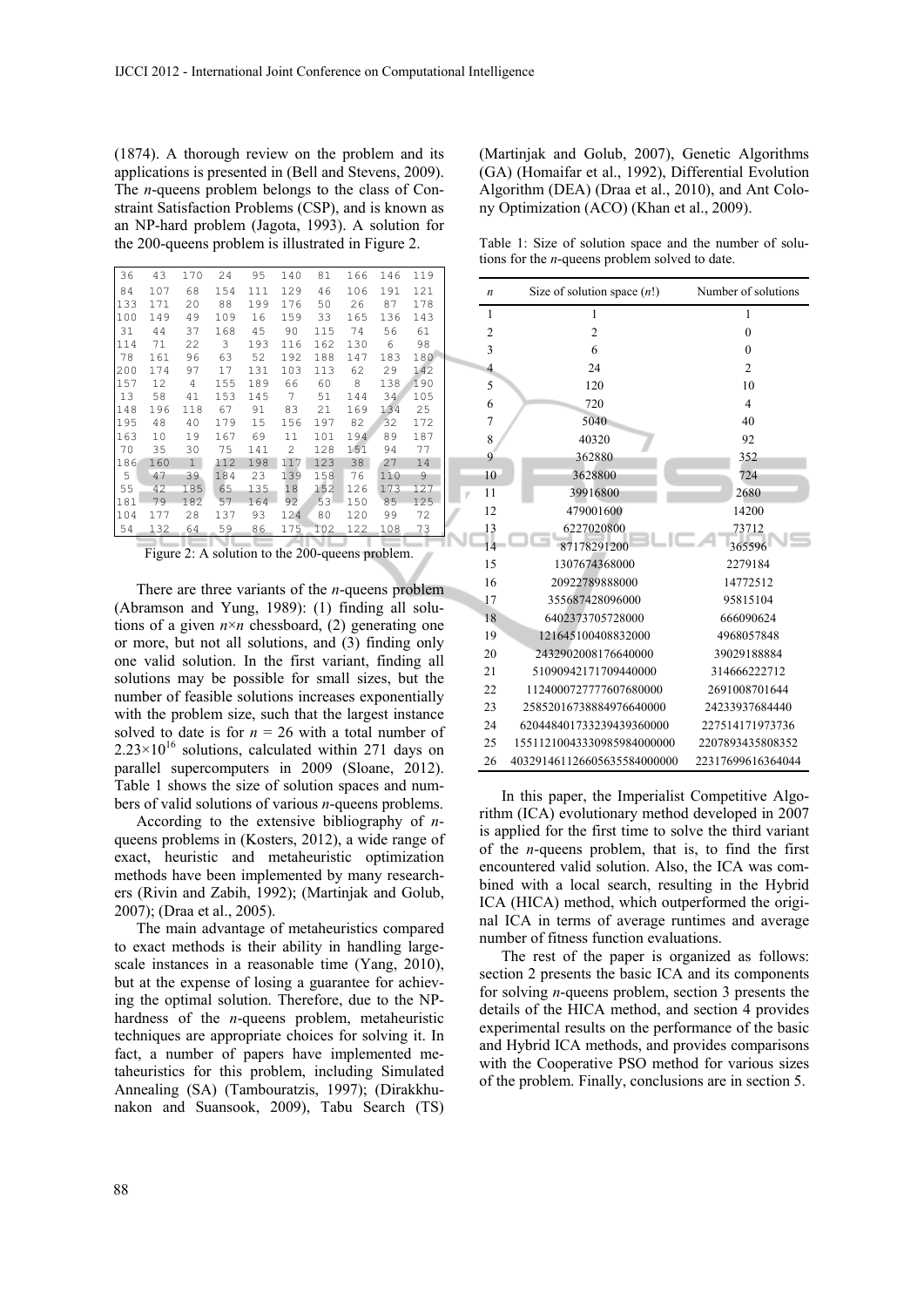# **2 THE BASIC IMPERIALIST COMPETITIVE ALGORITHM**

The Imperialist Competitive Algorithm (ICA) was first introduced by Atashpaz-Gargari and Lucas (2007) as an Evolutionary Computation method based on a social-political evolution. The ICA begins with generating an initial population of 'countries' (counterparts of chromosomes in GAs or particles in PSO). Then, according to a fitness function value, some of the best countries are determined as 'imperialists', and remaining ones as the 'colonies' of these imperialists, which altogether form some 'empires'.

Assimilation and Revolution are the two main operators of this algorithm: the colonies of each empire get closer to its imperialist by the assimilation operator (a concept akin to the recombination operator in other evolutionary algorithms), and random changes happen to the colonies according to the Revolution operator (a concept akin to the mutation operator in other evolutionary algorithms) which may modify the position of colonies in the search space. These operators may improve the solutions of the problem and increase the power of the colonies to take the control of the entire empire. If so, they swap their positions with their imperialists.

Imperialistic competition among these empires is another part of the ICA algorithm, which forms the basis of this evolutionary algorithm. During this competition, powerful empires survive and take possession of the colonies of weaker empires. This procedure eliminates all the imperialists except for one, which yields the final solution. The flowchart of the ICA is illustrated in Figure 3, and details of the algorithm's steps tailored for the *n*-queens problem are described below.

#### **2.1 Generating Initial Empires**

In the *n*-queens problem, each country is represented by a solution encoded in the form of a permutation  $[\pi(1), \pi(2), \dots, \pi(n)]$ , in which the value of  $\pi(i)$  indicates the row number and *i* specifies the column number of a queen on the chessboard (see Figures 1 and 2). Through this scheme, we can easily generate initial solutions with no two queens on the same row or column, letting the conflicts occur merely along the diagonals of the chessboard.

The algorithm starts by producing a population of countries, which for the sake of improving the quality of initial solutions, a large number of them are created and then sorted in order of their objective function values to form the initial population with a

desired size. From this new list, a number (say *N*) of them with the highest qualities are considered as imperialists, and the remaining solutions are sequentially assigned to the imperialists as their colonies. In our problem the value of a solution is equal to the number of queen attacks (conflicts) and so lower values mean higher quality.



Figure 3: Flowchart of the Imperialist Competition Algorithm.

As an example, assuming that the sorted initial population of size 16 with  $N = 3$  imperialists is: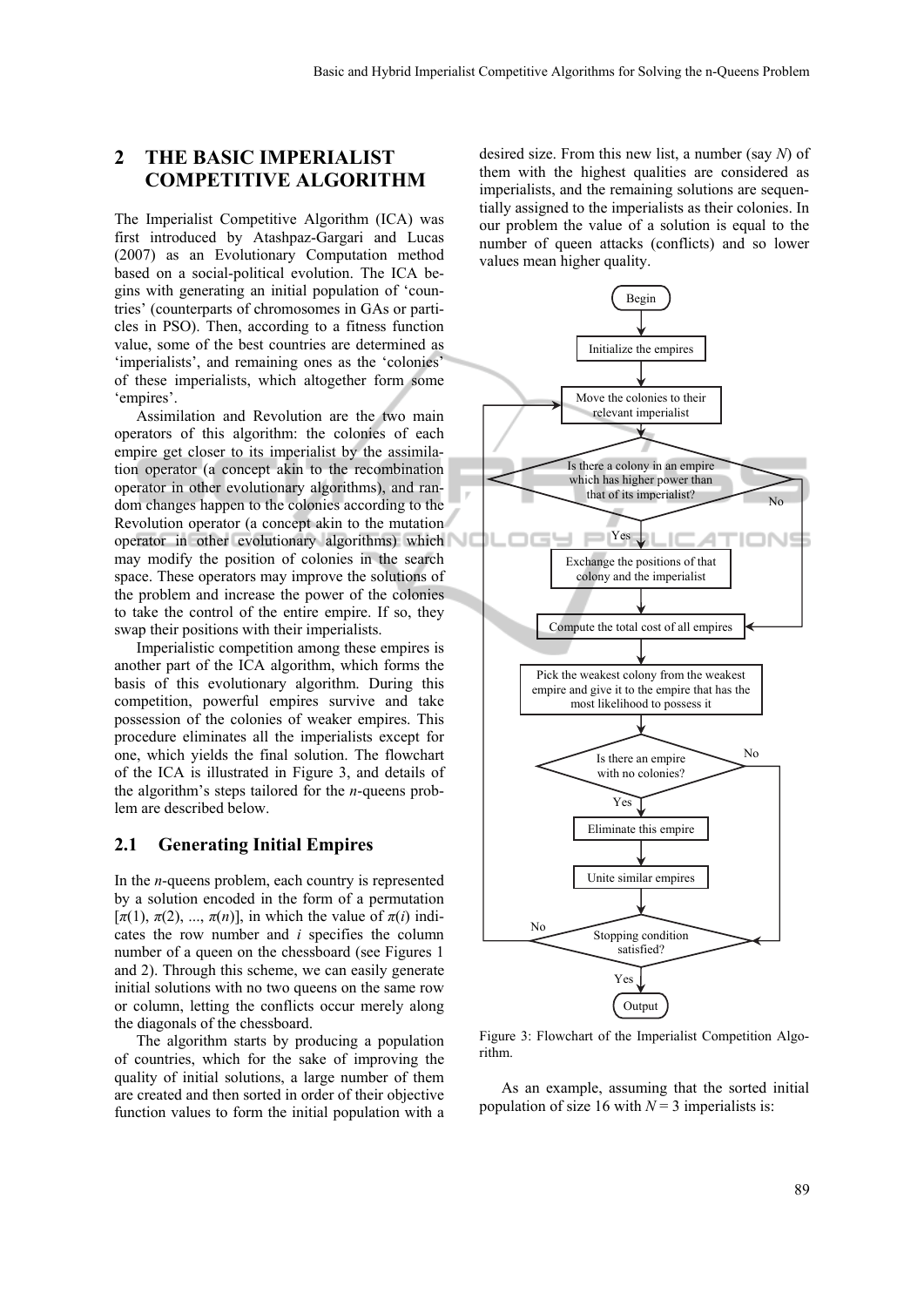[1, 2, 3, 4, 5, 6, 7, 8, 9, 10, 11, 12, 13, 14, 15, 16], the resulting three empires with their imperialists shown in bold will be {[**1**, 4, 7, 10, 13, 16]; [**2**, 5, 8, 11, 14]; [**3**, 6, 9, 12, 15]}.

#### **2.2 Assimilation within an Empire**

In the real political world, imperialists try to promote the life standards of their colonies by assimilating and absorbing them. In the ICA, this fact is simulated by moving each colony toward its respective imperialist. For the assimilation phase, we have utilized the Partially Matched Crossover (PMX) operator.

In this binary operator, in general, two genotypes (solution encodings) are selected as parents, and two crossover positions are picked randomly along the solutions. Then, all chromosomes of Parent A lying between these two points are exchanged with the chromosomes of Parent B at the same positions, and vice versa.

For example, for the 8-queens strings in Figure 4, taking the Parents A and B, the two crossover limits are fixed at  $4<sup>th</sup>$  and  $6<sup>th</sup>$  positions, and the dark area indicates the pairs which must undergo exchange. As a result, in both parents, the following swaps take place:  $7 \leftrightarrow 4$ ,  $3 \leftrightarrow 1$ , and  $8 \leftrightarrow 2$ , which create two new children.

Now in our method, the first parent is permanently assumed to be the imperialist solution, and the second parent rotates among all colonies. Thus, the generated offspring will somewhat inherit the nature and power of their imperialist parent, which can be interpreted as a kind of assimilation. The next generation will be selected from the best solutions of the pool, with the size of the population maintained.

| Parent A:<br>Parent B:        |  |  | 2 4 6 7 3 8 5 1<br>8 5 3 4 1 2 7 6 |  |  |
|-------------------------------|--|--|------------------------------------|--|--|
| Child 1:<br>Child $2^{\circ}$ |  |  | 8 7 6 4 1 2 5 3<br>2 5 1 7 3 8 4 6 |  |  |

Figure 4: An example of parents and children in the Partially Matched Crossover (PMX).

#### **2.3 Revolution within an Empire**

The Revolution operator brings about radical changes in a colony in hope for a better fitness value and also diversifying the population. This unary operator is applied to colonies with a constant rate (Revolution Rate, *RR*) and acts like the mutation operator in GAs.

In our method the Revolution operator is implemented by randomly swapping the values of chromosomes at one or two positions. The colony is updated if a better fitness value is obtained. Figure 5 shows an example of this operator for the 8-queens problem.

| Colony (state $0$ )  |  | $\sim$ 5 |  |  |  |
|----------------------|--|----------|--|--|--|
| Colony (state $1$ ): |  |          |  |  |  |

Figure 5: An example of the Revolution operator.

#### **2.4 Power Struggle**

While moving toward the imperialist, a colony may achieve a position with lower cost (or equivalently, higher power) than its imperialist. In such a case, the imperialist will be toppled and superseded by that colony. The colony becomes the new imperialist starting from the next iteration. This act is similar to shifting the best global experience (*gbest*) in the swarm from a particle to another particle in the PSO method.

#### **2.5 Imperialistic Competition**

Through the imperialistic competition step, weaker empires lose their power further by losing their colonies, and powerful empires become more powerful by owning new colonies.

The total power of an empire is calculated by adding the power (i.e., fitness function value) of the imperialist country to a percentage of the mean power of its colonies. Mathematically,

$$
P(E_i) = P(I_i) + \frac{\xi}{n_i} \sum_{j=1}^{n_i} P(C_i^j), \qquad (1)
$$

in which  $P(E_i)$  is the power of Empire *i*,  $P(I_i)$  is the power of the Imperialist country of Empire *i*,  $P(C<sup>j</sup>)$ is the power of the *j*-th colony of Empire  $i$ ,  $n_i$  is the number of colonies in Empire *i*, and  $0 < \xi < 1$  is a constant determining the importance and impact of the colonies in each empire. We found *ξ* = 0.1 a proper valueas suggested by Nazari-Shirkouhi et al. (2010).

For a minimization problem, the normalized total power of Empire *i* is obtained by subtracting the lowest power among all empires from its power, as in (2). Note that a high power corresponds to a low cost.

$$
NP(E_i) = P(E_i) - \min_i \{P(E_i)\}
$$
 (2)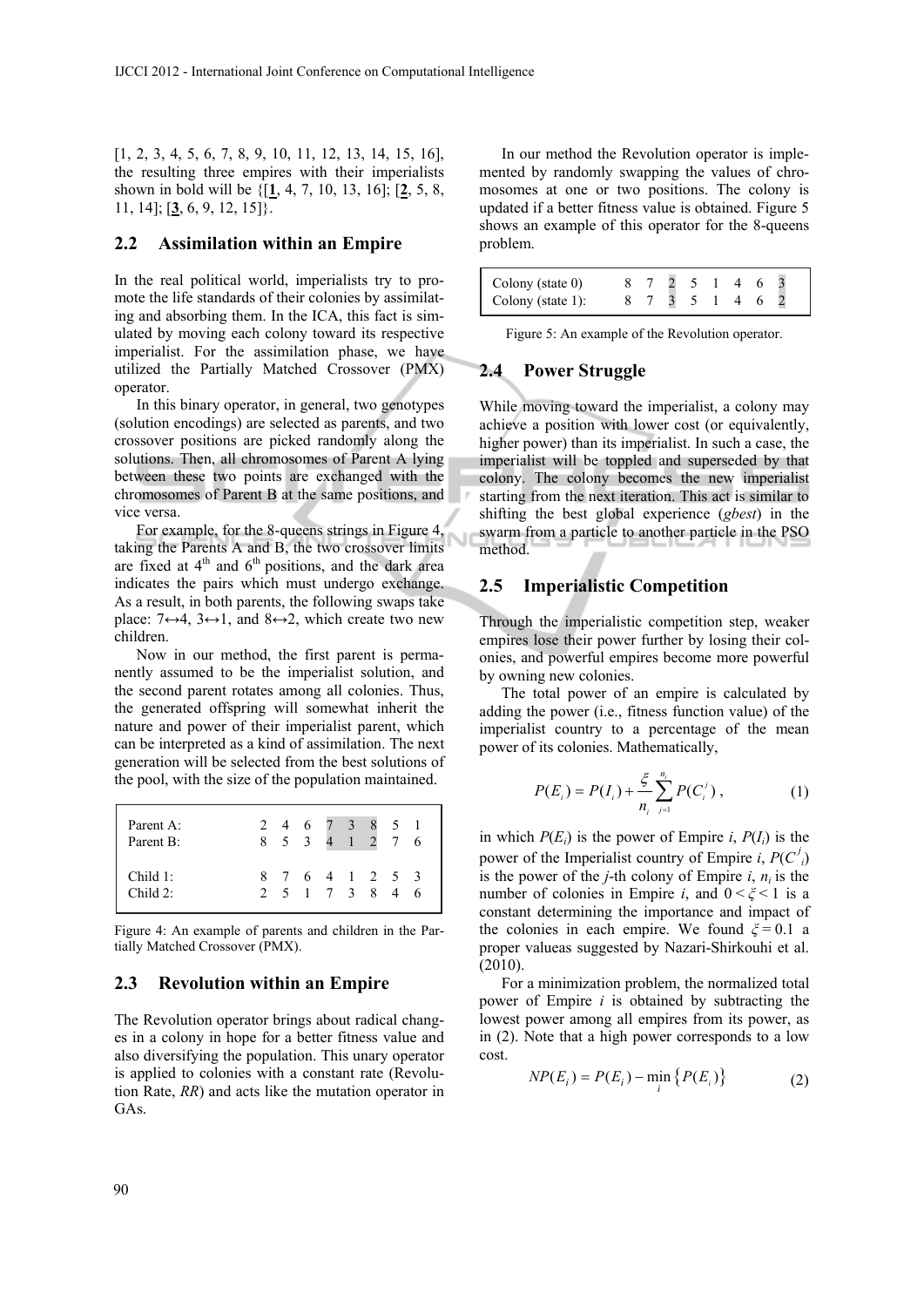Thus, the normalized total power of the weakest empire will be zero, and for others, a positive value.

The Possession Probability (*PP*) of each Empire is based on its total power and should be calculated at the start of the imperialistic competition step, according to (3), in which *N* is the total number of empires:

$$
PP_i = \frac{NP(E_i)}{\sum_{j=1}^{N} NP(E_j)}
$$
(3)

The Possession Probability is used to update the distribution of the colonies among the empires. For each empire *i*, by subtracting a uniform random number  $rand_i \in U(0, 1)$  from its  $PP_i$ , a new vector is formed, defined as: **Contract Contract** 

$$
D = [PP_1 - rand_1, PP_2 - rand_2, ..., PP_N - rand_N]
$$
\n
$$
rand_N]
$$
\n(4)

In the vector  $D$ , the empire that has the least value among others loses its weakest colony, which is reassigned to the most powerful empire.

The Assimilation, Revolution, and Imperialistic Competition steps are repeated until the weakest empire loses all of its colonies, in which case it is discarded and its imperialist becomes a colony of the most powerful empire. See Figure 1 for a review of the algorithm. In our *n*-queens problem, the stopping criterion is satisfied when there are no conflicts (attacks) among the queens.

# **3 THE HYBRID ICA**

As described earlier, the ICA utilizes random numbers in almost all of its steps: initial population creation, assimilation, revolution, and imperialistic competition. This randomness can be quite effective in diversifying the solutions and adequately exploring the search space. However, we noticed that this fact weakens the algorithm's ability to intensify its search around a good solution, which leads to a slow convergence to a suboptimal solution.

As a result, we decided to add a local search component to the ICA and reinforce its intensification ability. This local search is applied on a solution to improve it as much as possible (i.e., until reaching a local optimum) through a neighborhood generation and selection procedure.

A common method for generating neighbors of a given solution is Random Swap, which exchanges the places of two randomly-selected queens. This action may or may not decrease the number of conflicts among queens. So, to make the neighborhood generation more goal-directed, we propose a new variant of the swap operator, called Effective Swap, which acts more intelligently than the random swap since it selects the exchange rows by also considering the number of attacks rather than just choosing them randomly. The following details illustrate the function of this new operator.

The Effective Swap operator starts with counting the number of conflicts on the main diagonal of the chessboard. If this number is nonzero, it marks that diagonal for further operations. Otherwise, it proceeds with the subdiagonals immediately above and below the main diagonal. Conflict counting is repeated for these diagonals too, and if no conflicts are found, it proceeds with farther subdiagonals parallel to the main diagonal. In case that still no conflicts are identified, the above procedure is repeated for the secondary diagonal and its parallel subdiagonals until a conflicting diagonal is found and marked for further operations.

Next, suppose that the marked diagonal has *m* conflicts. Then the operator performs *m* − 1 random swaps, such that in each swap, one of the queens is selected from the conflicting queens, and the other is a randomly-selected queen not causing any conflict in the marked diagonal. It is worthy to note that performing an Effective Swap does not guarantee an improvement in the fitness function; however, as indicated by our extensive experiments it reduces the number of conflicts far better than the random swap operator.

As an example of Effective Swap, consider a configuration of 8 queens displayed in Figure 6(a), where there are  $m = 2$  conflicting queens on the marked main diagonal, namely  $\pi(1)$  and  $\pi(8)$ , of which one queen is selected randomly, e.g.,  $\pi(8)$ . Now another queen which does not cause conflicts in this diagonal is randomly selected, e.g.,  $\pi(7)$ , and the selected rows are swapped by  $\pi(7) \leftrightarrow \pi(8)$ , shown in Figure 6(b).

After applying an Effective Swap, a neighbor solution is generated, and we check whether any improvement has occurred in the fitness function or not. If yes, then this neighbor solution is kept; otherwise, a new one is generated. This procedure iterates until a stopping criterion is satisfied. The stopping criterion contains a parameter *T* to control the depth of the local search, set by:

$$
T = k \cdot n \tag{5}
$$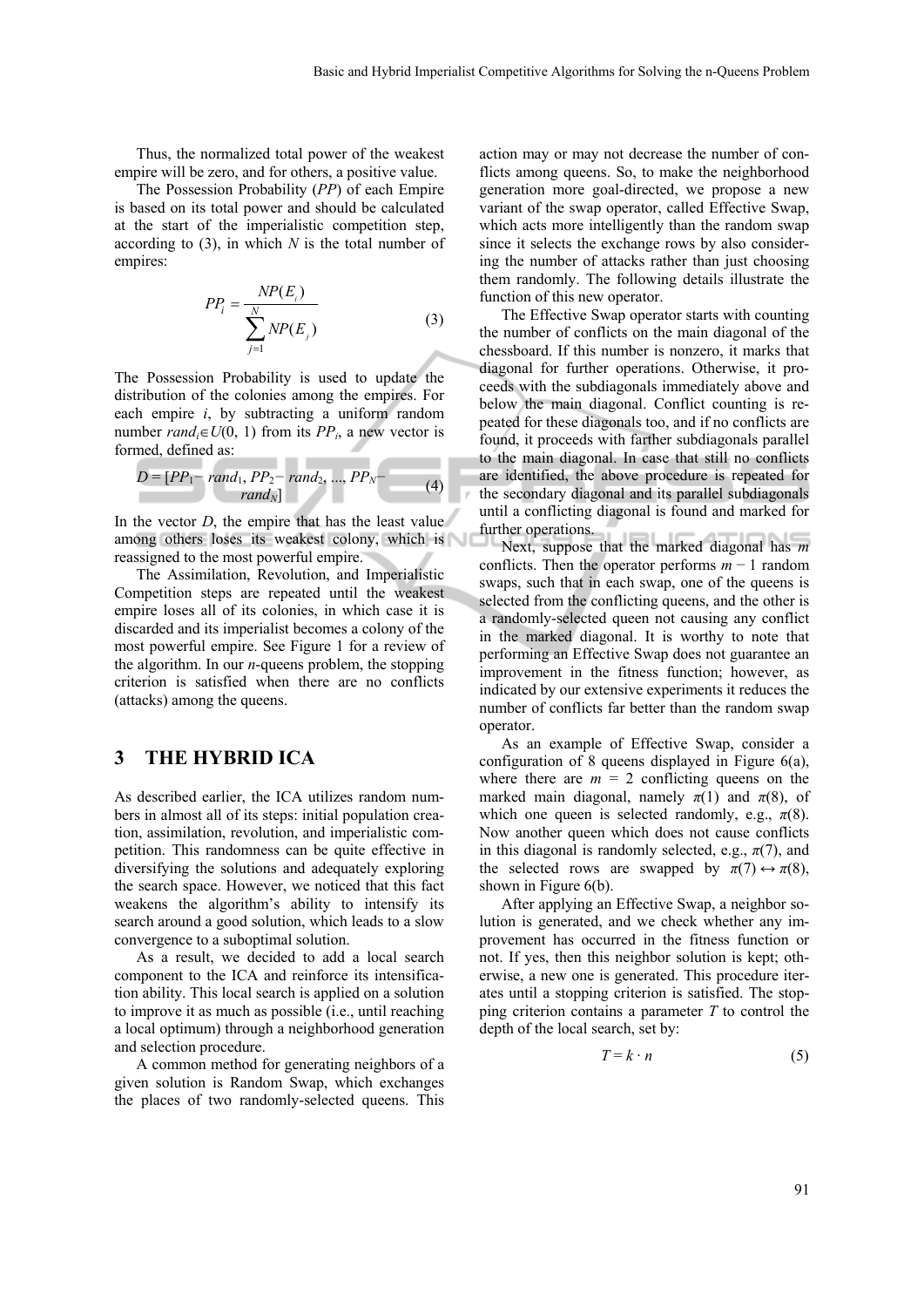

Figure 6: (a) Before, and (b) after applying the Effective Swap on the chessboard.

where *k* is a constant and *n* is the size of the problem. After each iteration of the local search, the value of *T* is updated by:

$$
T = 0.99 \cdot T \tag{6}
$$

The local search procedure iterates until *T* reaches a lower bound like  $T_{min}$ . On the other hand, the *n*queens problem has multiple optimal solutions (with a fitness function value of zero, meaning no conflicts), and the number of these solutions increases exponentially as *n* grows (Table 1). Therefore, if the local search is given more time to transform an initial solution, it can converge to an optimal solution much faster. For this purpose, whenever the newly generated neighbor causes an improvement in the fitness function value, a rewarding mechanism is enforced to update the *T* by:

$$
T = 1.01 \cdot T \tag{7}
$$

Note that the 1.01 coefficient delays the convergence and causes the search to deeply exploit seemingly good solutions. As a result, such a dynamic definition of *T* causes an effective search of the space, as the algorithm spends more time on exploring an appropriate solution, and less time on nonpromising ones.

We name the ICA with the abovementioned local search procedure as "Hybrid Imperialist Competitive Algorithm (HICA)".

The HICA has another advantage over the basic ICA: as noticed in equation (4), the empire having the largest value in the vector *D* will possess the weakest colony of the weakest empire. On the other hand, we know that the most powerful empire (e.g., *E*\*) has the largest *PP* index calculated in (3). But since the vector *D* is obtained by subtracting random numbers from the  $PP_i$  indices, there is no guarantee that the *E*\* will still be selected for accommodating the weakest colony.

Although we used the equation (4) for our basic ICA to keep the authenticity of the algorithm presented by Atashpaz-Gargari and Lucas (2007), we discarded the random number subtraction in (4) in the HICA and used the following vector *D* instead:

$$
D = [PP_1, PP_2, ..., PP_N]
$$
 (8)

# **4 EXPERIMENTAL RESULTS**

We conducted a number of experiments to assess the efficiency and effectiveness of the developed algorithms. The parameters of the algorithms were set as follows: Initial population size =  $100$ ,  $k = 1$  (in (5)) and Revolution Rate  $(RR) = 0.4$ . The algorithms were coded in Matlab and run on an Intel<sup>®</sup> Core i7 2.00 GHz CPU with 4.00 GB of RAM.

Tables 2 and 3 show the experimental results of solving the *n*-queens problem at different sizes. Considering the randomness of the methods, each instance was run 10 times, and the mean and the standard deviation (S.D.) of runtimes and two other performance criteria, the FFE and NCCA, are reported.

Table 2: Average results of 10 runs of the ICA for various sizes of the *n*-queens problem.

| $\boldsymbol{n}$ |                               | <b>FFE</b> |        | <b>NCCA</b> |                                                    | Runtime (s) |  |
|------------------|-------------------------------|------------|--------|-------------|----------------------------------------------------|-------------|--|
|                  | Min                           | Max        | Avg.   |             | Avg.                                               | S.D.        |  |
| 8                | 17                            | 330        | 159    | 0.36        | 0.05                                               | 0.06        |  |
| 10               | 150                           | 2315       | 785    | 2.17        | 0.14                                               | 0.13        |  |
| 25               | 1550                          | 10880      | 6500   | 5.40        | 2.15                                               | 1.06        |  |
| 50               | 12215                         | 116150     | 4402   | 10.95       | 26.48                                              | 17.43       |  |
| 100              | 105870                        | 542720     | 280014 | 22.28       | 348.51                                             | 162.39      |  |
| 200              | 1022990 1882564 1558751 50.15 |            |        |             | 3284.22 303.54                                     |             |  |
|                  |                               |            |        |             | 300 2754111 4258966 3859979 143.51 21650.58 573.81 |             |  |

The FFE criterion measures the total number of Fitness Function Evaluations during the whole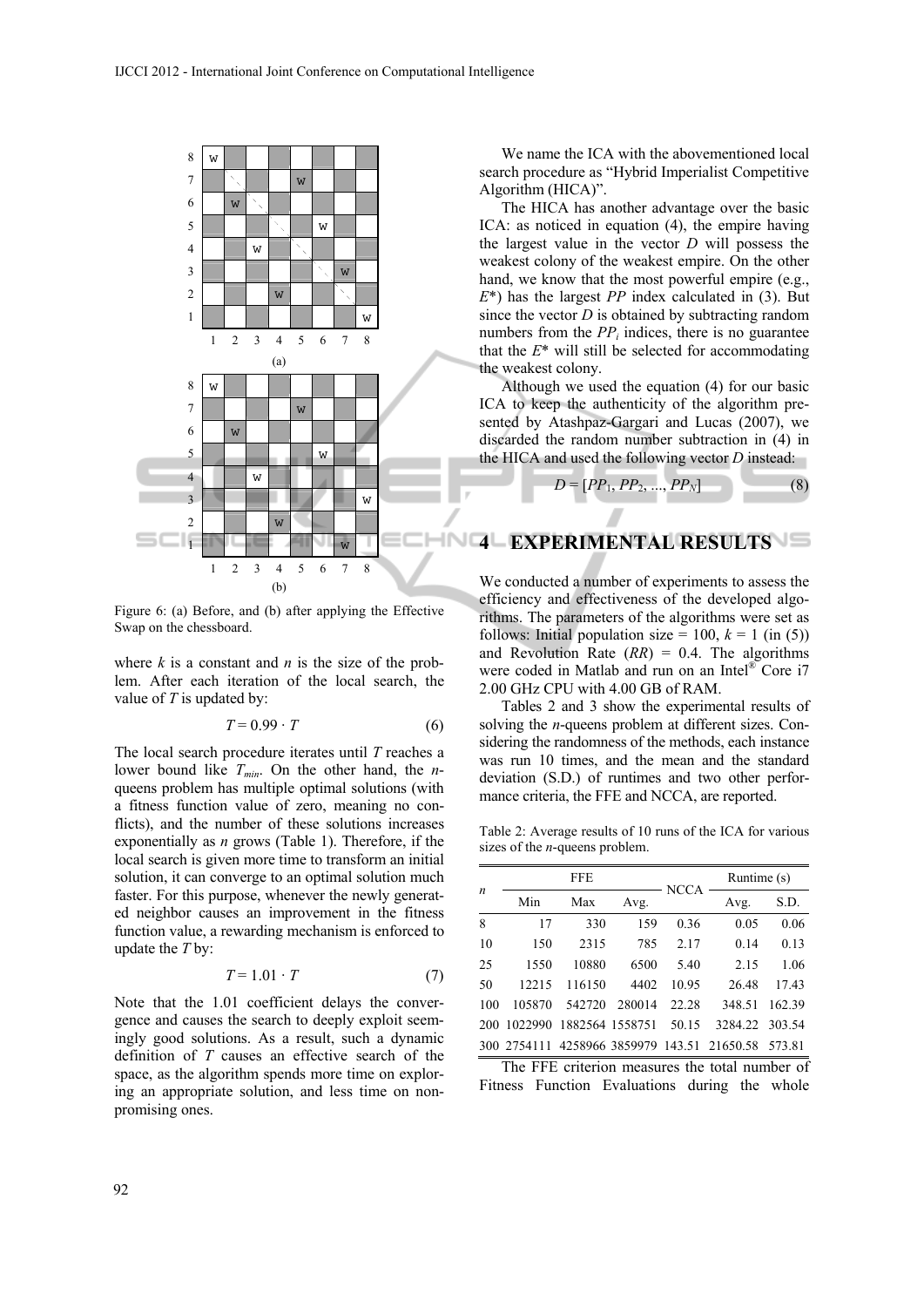search, and NCCA stands for Normalized Convergence Curve Area.

Table 3: Average results of 10 runs of the HICA for various sizes of the *n*-queens problem.

|      |          | <b>FFE</b> |         | <b>NCCA</b> |         | Runtime (s) |
|------|----------|------------|---------|-------------|---------|-------------|
| n    | Min      | Max        | Avg.    |             | Avg.    | S.D.        |
| 8    | $\theta$ | 445        | 96.3    | 2.20        | 0.05    | 0.05        |
| 10   | 21       | 940        | 408.3   | 11.33       | 0.14    | 0.11        |
| 30   | 184      | 5038       | 1657.6  | 13.74       | 0.67    | 0.62        |
| 50   | 323      | 5882       | 2327.6  | 11.61       | 1.20    | 1.03        |
| 75   | 525      | 5708       | 2265.2  | 11.21       | 1.28    | 0.88        |
| 100  | 1374     | 7006       | 2932.7  | 8.81        | 1.98    | 1.29        |
| 200  | 6060     | 9405       | 8893.6  | 13.70       | 9.38    | 1.10        |
| 300  | 10805    | 14624      | 12302.6 | 12.79       | 19.60   | 2.74        |
| 500  | 13717    | 24906      | 20962.4 | 16.47       | 148.74  | 29.82       |
| 750  | 23279    | 42164      | 33767.5 | 13.65       | 616.17  | 254.26      |
| 1000 | 31701    | 74877      | 43272.4 | 15.80       | 984.13  | 301.12      |
| 2000 | 79984    | 101571     | 89827.1 | 21.93       | 7023.87 | 545.54      |
|      |          |            |         |             |         |             |

The convergence curve plots the best-found fitness function value at each iteration, until the final solution is reached. In the *n*-queens problem, this curve shows how the algorithm reduces the number of conflicts during its execution till it becomes zero. Figure 7 shows convergence curves of the ICA for various sizes of the problem:  $n = 50$ , 100, 200 and 300. The number of conflicts and iterations are displayed along the vertical and horizontal axes, respectively. As can be seen, initial numbers of conflicts were about half the sizes of the problems, and larger problems took much more iterations to converge than smaller instances.



Figure 7: Convergence curves for the ICA run on  $n = 50$ , 100, 200, and 300 queens.

Inspired by the behavior of the convergence curve, we designed a new performance criterion to compare the basic and hybrid ICA methods: the Normalized Convergence Curve Area, which is calculated as per (9), in which  $N_c^i$  is the number of conflicts during *i*-th evaluation of the fitness function:

$$
NCCA = \sum_{i=1}^{FFE} N_c^i \tag{9}
$$

In fact, by calculating the area under a convergence cure we can infer how fast a method reduces the number of conflicts. A relatively small area implies that the algorithm succeeded in reducing the number of conflicts at its early iterations. The NCCA measures the area under the convergence curve with the number of conflicts plotted along the vertical axis and the number of FFE along the horizontal axis; but since for large problem sizes the area becomes too large, we divided it to a factor of  $n^2$  and eliminated the impact of problem size, obtaining a normalized value.

Table 2 shows that the ICA spent about 6 hours of computation averagely for the 300-queens problem, and so we stopped solving larger instances. On the other hand, the HICA performed surprisingly well and could find a solution to the 2000-queens problem in less than 2 hours. The number of FFE in the HICA method was also significantly less than that of the basic ICA method. For the NCCA criterion the behaviors are a bit different: for small sizes the ICA converges to a low number of conflicts faster than the powerful HICA method, but then for *n*>100 the HICA regains its superiority (with smaller NCCA index). This fact is due to the impact of the implemented local search on the algorithm's speed.

Figure 8 illustrates the superimposed convergences of the two algorithms.



Figure 8: A comparison of convergence curves for basic and hybrid ICAs on  $n = 100$  queens.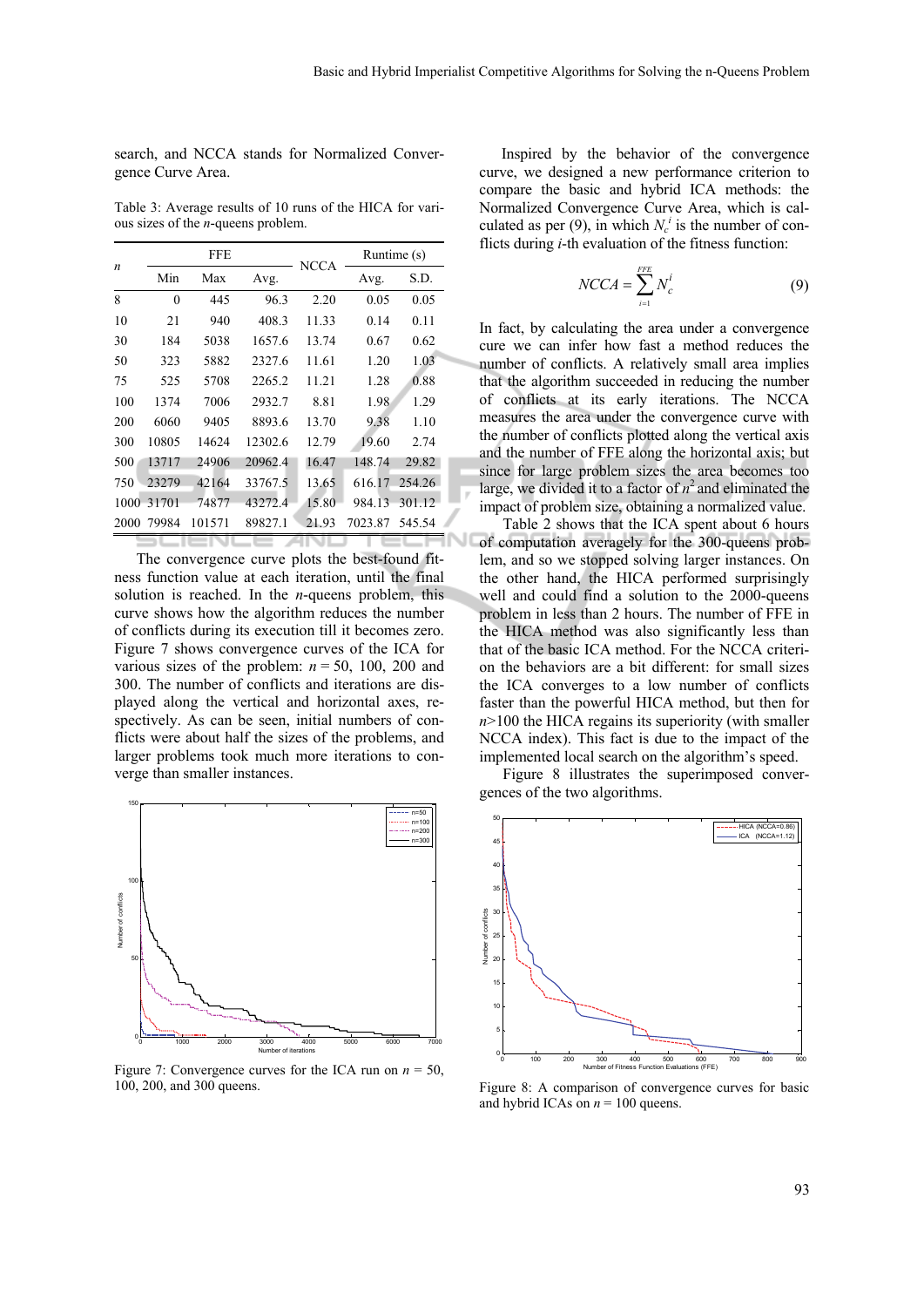The curves in Figure 8 are plotted for  $n = 100$  by considering the best run in terms of convergence speed out of 10 runs. Note that here the horizontal axis shows the number of FFE's (and not iterations) since the local search component in the HICA executes some additional iterations which should not be compared to the main iterations of ICA.

#### **4.1 Comparisons**

In order to evaluate the efficiency of the presented HICA method, we compared it with an algorithm that had produced the best known results in finding the first solution to the *n*-queens problem. This method is called Cooperative PSO (CPSO) and is introduced in (Amooshahi et al., 2011) for solving permutation problems, including the *n*-queens problem. Compared to the standard PSO method (Kennedy and Eberhart, 1995), the CPSO uses parallel searching to reduce calculation time.

For solving the *n*-queens problem by using the CPSO, an initial random population of particles is generated, where each particle has initial information about the locations of *n* queens on an  $n \times n$ chessboard. Each particle of the population is divided into *n* equal sub-swarms, and then each subswarm is changed into one sub-particle. Subparticles use the standard PSO to update their velocities and positions according to the best local experience of each sub-particle and the best position for each particle among all particles.

Table 4: Average number of FFEs for HICA and CPSO.

| n    | HICA    | CPSO    | Improvement $(\% )$ |
|------|---------|---------|---------------------|
| 8    | 96.3    | 225.8   | 57.4                |
| 10   | 408.3   | 540.5   | 24.5                |
| 30   | 1657.6  | 2020.5  | 18.0                |
| 50   | 2327.6  | 2764.2  | 15.8                |
| 75   | 2265.2  | 3661.6  | 38.1                |
| 100  | 2932.7  | 5063.6  | 42.1                |
| 200  | 8893.6  | 9184.5  | 3.2                 |
| 300  | 12302.6 | 14559.6 | 15.5                |
| 500  | 20962.4 | 23799.6 | 11.9                |
| 750  | 33767.5 | 34765.2 | 2.9                 |
| 1000 | 43272.4 | 47299.8 | 8.5                 |
| 2000 | 89827.1 | 95235.9 | 5.7                 |

Through a number of experiments, Amooshahi et al. (2011) compared the CPSO with implementations of standard PSO, SA, TS and GA algorithms (reported in Martinjak and Golub, (2007)) and outperformed all those metaheuristics in terms of the number of fitness function evaluations.





The results of average FFE values obtained by our proposed HICA and the CPSO algorithms are reported in Table 4 and plotted in Figure 9. It was observed that the HICA always evaluated the fitness function fewer times than the CPSO.

We should note here that Minton *et al*. (1990) presented a two-phase method for producing a solution to the *n*-queens problem in a very short time. In the first phase an initial assignment is created via a greedy approach which iterates through the rows and places a queen on a column with minimal conflicts with previously placed queens (ties are broken randomly). In the second phase the assignment is repaired by moving a conflicting queen to a different column in the same row where it conflicts with the least number of queens (ties are broken randomly) until all conflicts are resolved. The reason for not comparing our algorithm with Minton's method was that in their method the number of conflicts after running the assignment phase is dramatically low (averagely about 12.8 conflicts in one million queens!) so that the repairing phase must resolve very few conflicts, while the initial number of conflicts in the ICA or HICA is about half the size of the problem (e.g. 500000 in the one million queen problem). As a result, there was no fair basis for comparing the strength of both methods in reducing the number of conflicts.

#### **5 CONCLUSIONS**

In this paper the Imperialist Competitive Algorithm (ICA), which is a recent evolutionary method, is used for finding the first encountered solution to the *n*queens problem. For improving the performance of the algorithm a local search is incorporated into the algorithm, which we call Hybrid ICA (HICA). Experimental result showed that the HICA is able to find